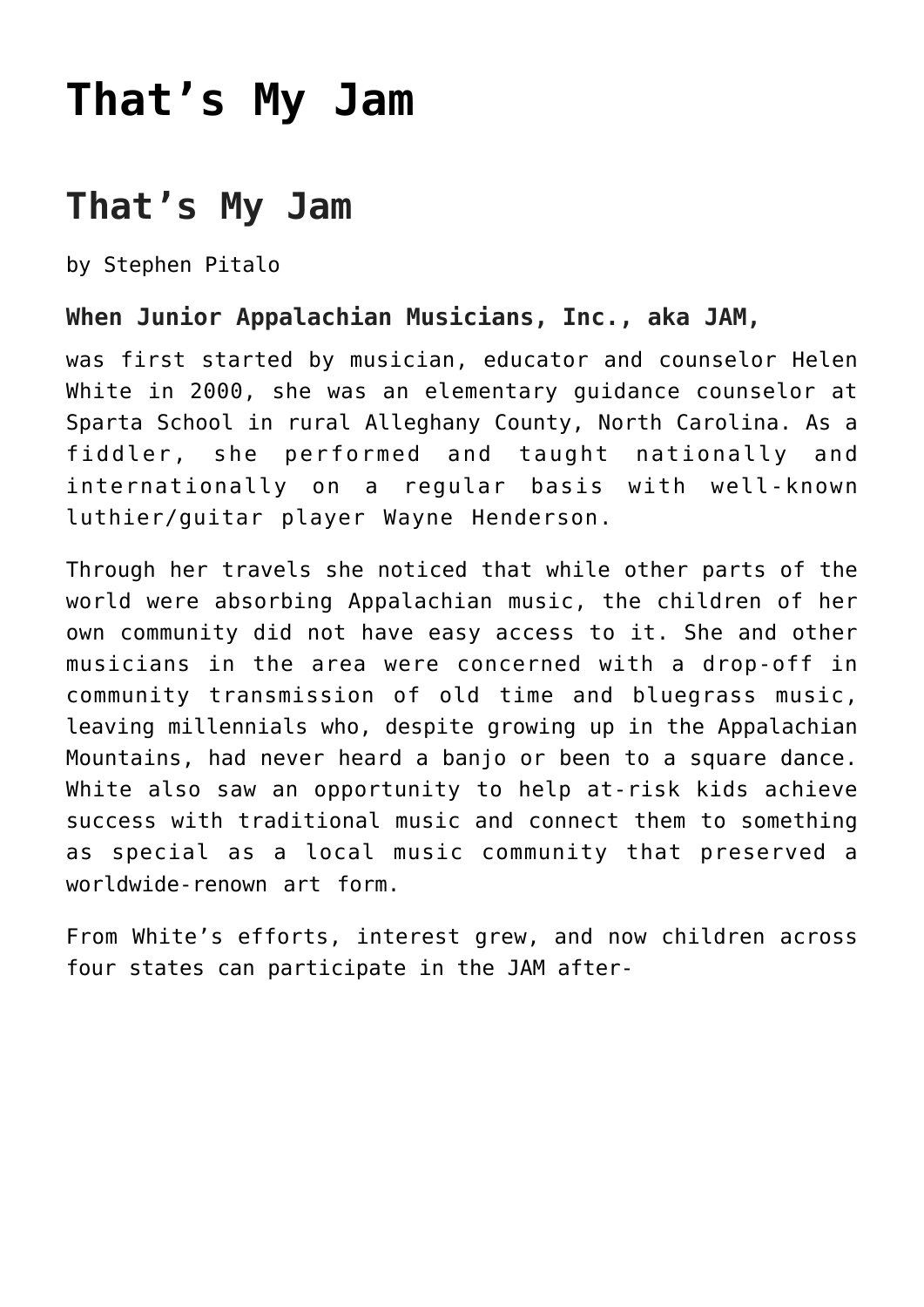

school program for children in grades  $4 - 8$  and beyond that introduces music through small group instruction on instruments common to the Appalachian region, such as fiddle, banjo and guitar. Each JAM program is individually operated and funded, and by affiliating with the JAM organization, each program is eligible to receive support and resources for free, and is licensed to use "Junior Appalachian Musicians (JAM)" to identify their traditional music education program.

Brett Morris, JAM's Executive Director, continues to lead the charge for JAM.

*"I can't take credit for the idea of JAM; I am only lucky enough to work for such a wonderful organization." Morris said. "I wish we knew how many total children have participated in a JAM program in the last twenty years, but it would be impossible to tell at this point."*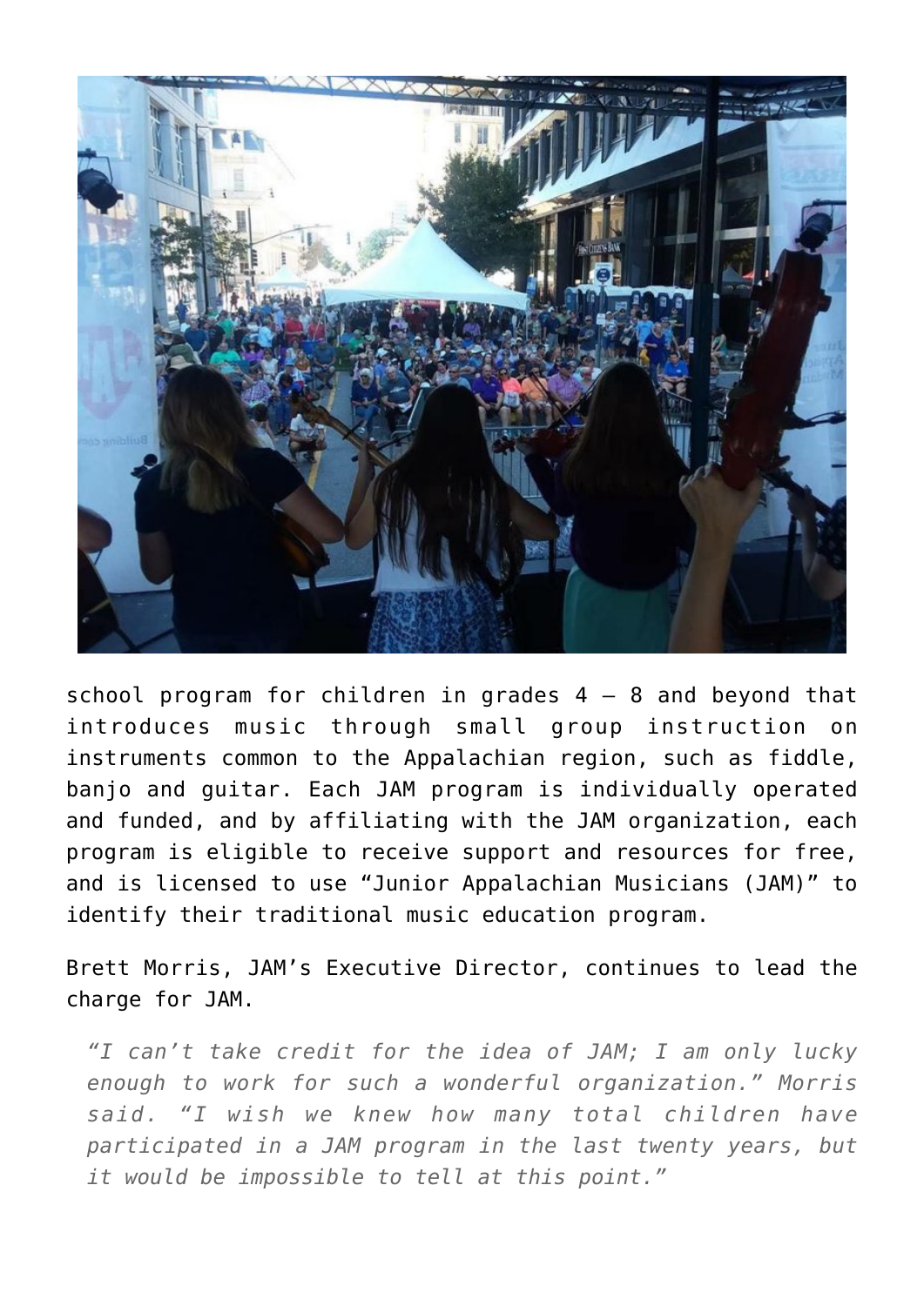"In rural areas such as Alleghany County and others throughout Central Appalachia," Morris explained, "there is historically low-funding for arts education with athletics commonly the only option for kids after school. So, the first after school program was built at Sparta School with some funding help from the National Endowment for the Arts, a collection of donated guitars, and the first official JAM instructor, Steve Kilby, of Mouth of Wilson, VA. In many ways, JAM was modeled after the success of the unique in-school string band program in neighboring Grayson County, Virginia at Mount Rogers K-12 Combined School, which has since closed. The program continues at Grayson County High School, where the students receive fine arts credit for learning to play old time and bluegrass music."

Interest in the JAM program grew by leaps and bounds in the past two decades due to assistance from not just the NEA, but the North Carolina State Arts Council, Blue Ridge National Heritage Area and "The Crooked Road – Virginia's Heritage Music Trail." The NC State Arts Council still supplies funding to more than half of the NC JAM programs through its Traditional Arts Programs for Students initiative. In 2007, the Z. Smith Reynolds Foundation provided funding to allow the development of a regional infrastructure; the Dana Foundation, Virginia Commission for Arts, the Virginia Foundation for Humanities, the Blue Ridge National Heritage Area, the National Endowment for the Arts, the Harris and Frances Block Foundation and the Tides Foundation have provided funding for materials development.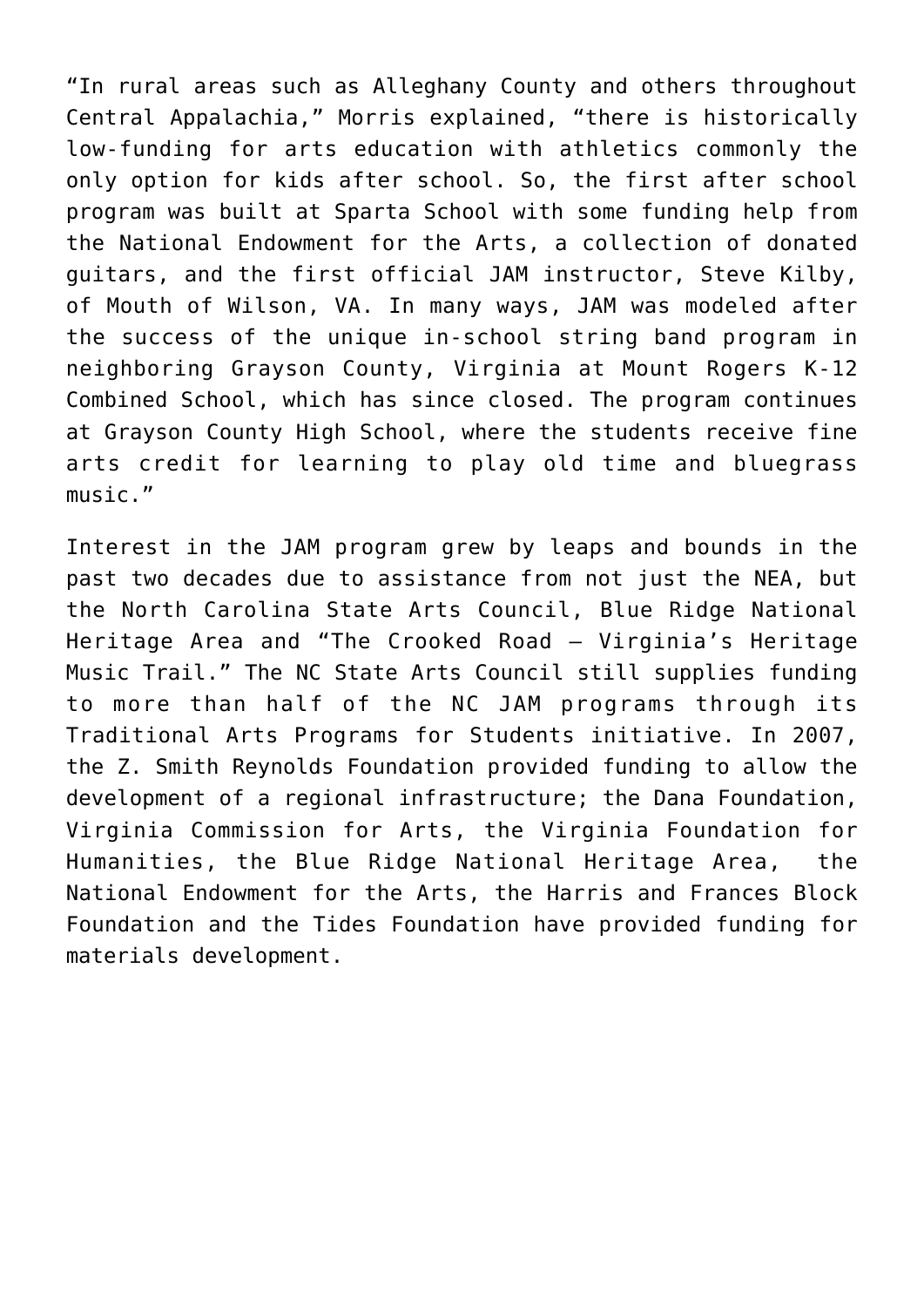

## Junior Appalachian **Musicians**

"There are currently 54 JAM affiliates in the 4-state region of North Carolina, South Carolina, Tennessee and Virginia," Morris said. "We have been working closely with South Arts the past two years to develop JAM in East Tennessee, and we are proud to now have ten programs there. The number of JAM kids each school year at this point is around two thousand participants."

Sadly, their leader Helen White passed away in October of last year, but the tradition and organization continue the work she began. She is sorely missed by all who worked with her, and so many young musicians have reaped from her life's work.

"As the parent organization, we wish to ensure that each individual program is community led," Morris reiterated, "while we provide sustainable resources such as training for teaching artists and program staff, exciting regional events for JAM kids, instruments, curriculum material, and partnerships with major festivals which give current and former students the opportunity to really get involved with traditional music in today's world."

*"The most important thing about JAM is not necessarily to preserve the music and dance traditions of Appalachia, but to utilize carrying on these traditions as a way to build a*